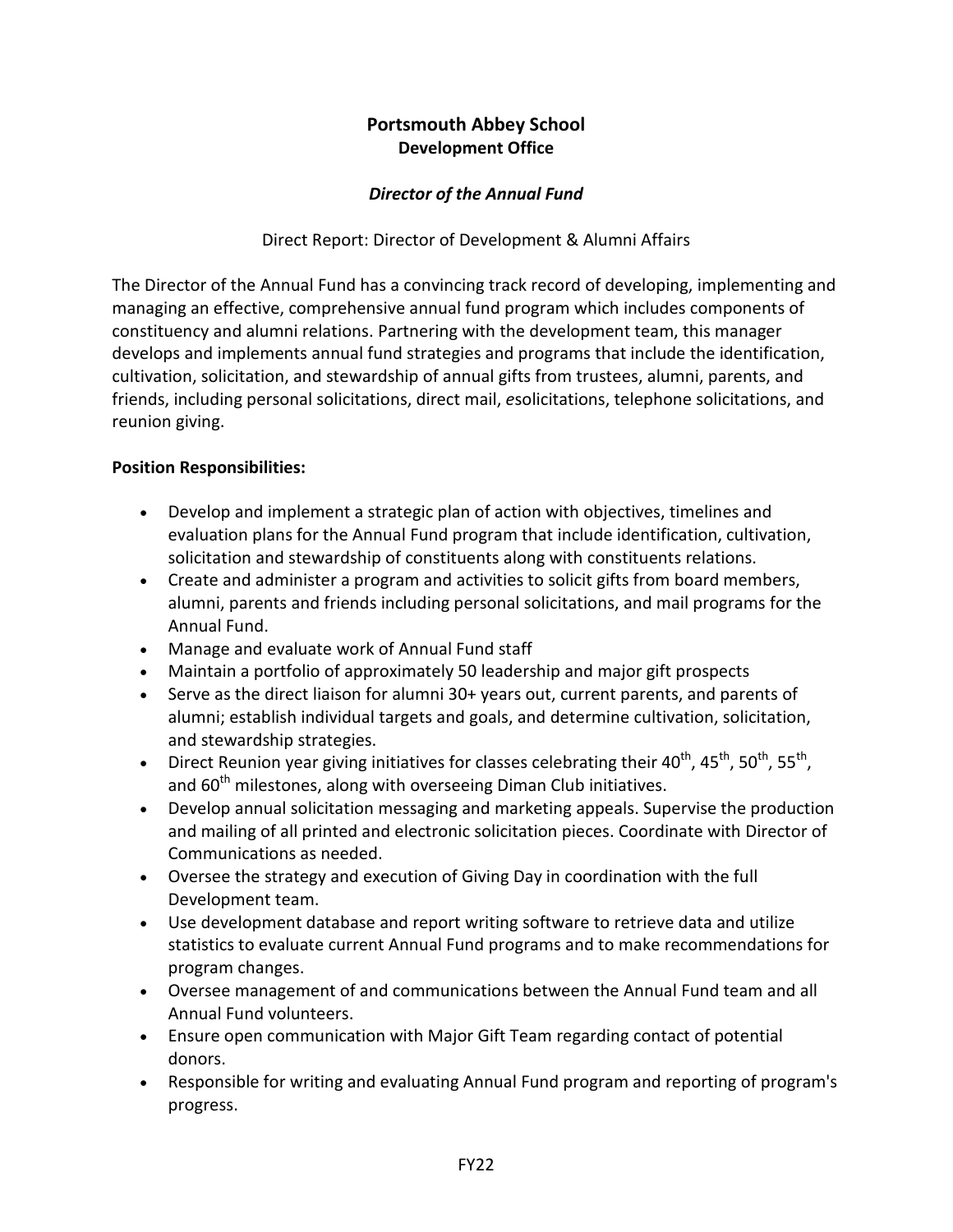- Oversee the acknowledgment and recognition of all Annual Fund gifts.
- Responsible for reporting Annual Fund progress to both internal and external constituents.
- In conjunction with the Director of Advancement, oversee Alumni Relations efforts including networking initiatives.
- Other duties as assigned.

#### **Experience & qualifications:**

- Bachelor's degree and a minimum of 5 years of progressively successful experience in fundraising are required. Experience leading an Annual Giving program in an independent school is preferred.
- Will demonstrate knowledge of the principles and practices associated with fundraising in independent schools, including personal solicitations, direct mail, *e*solicitations, telephone solicitations, reunion giving and donor relations.
- Strong computer and excellent writing skills are required. Experience with The Raiser's Edge software is ideal.
- Strong analytical skills with the ability to quickly adjust strategy based on data trends.
- Must be an independent and strategic thinker capable of understanding a full scope of projects while seeing individual tasks through to completion.
- Must be able to multi-task, with an ability to prioritize and manage deadlines.
- Must be a results-oriented individual who demonstrates the ability to work well with people at all levels of an organization and warmly develops relationships with diverse constituencies while employing keen judgment.
- The ability and willingness to travel on occasion.

### **Other Qualifications:**

• All prospective employees must be able to clear a background check.

Please email a letter of interest and resume to:

Patty Gibbons Interim Director of Advancement Portsmouth Abbey School 285 Cory's Lane Portsmouth, RI 02871 [pgibbons@portsmouthabbey.org](mailto:pgibbons@portsmouthabbey.org)

No phone calls please.

Salary will be commensurate with experience.